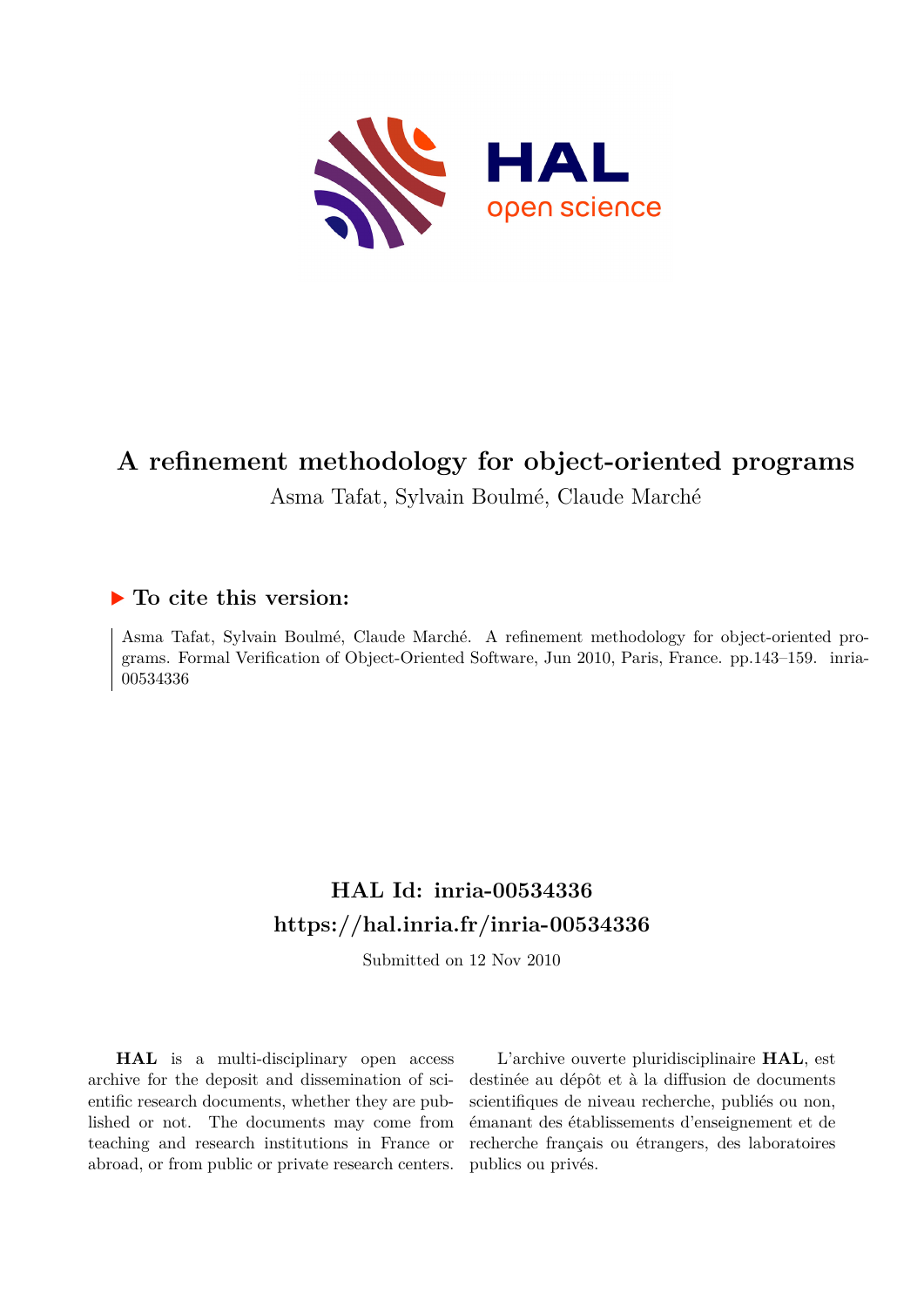# A Refinement Methodology for Object-Oriented Programs \*

Asma Tafat<sup>1</sup>, Sylvain Boulmé<sup>2</sup>, and Claude Marché<sup>3,1</sup>

<sup>1</sup> Lab. de Recherche en Informatique, Univ Paris-Sud, CNRS, Orsay, F-91405 2 Institut Polytechnique de Grenoble, VERIMAG, Gières, F-38610 3 INRIA Saclay - Île-de-France, F-91893

Abstract. Refinement is a well-known approach for developing correct-byconstruction software. It has been very successful for producing high quality code e.g., as implemented in the B tool. Yet, such refinement techniques are restricted in the sense that they forbid aliasing (and more generally sharing of data-structures), which often happens in usual programming languages. We propose a sound approach for refinement in presence of aliases. Suitable ab-

stractions of programs are defined by algebraic data types and the so-called model fields. These are related to concrete program data using coupling invariants. The soundness of the approach relies on methodologies for (1) controlling aliases and (2) checking side-effects, both in a modular way.

# 1 Introduction

Design-by-contract is a methodology for specifying programs (in particular objectoriented ones) by attaching pre- and post-conditions to functions, methods and such. In recent years, significant progress has been made in the field of deductive verification of programs, which aims at building mathematical proofs that such a program satisfies its contracts. Some widely used programming languages, like JAVA, C# or C have been equipped with formal specification languages and tools for deductive verification, e.g., JML [11] for Java, Spec# [6] for C#, ACSL [7] for C. The assertions written in the contracts are close to the syntax of the underlying programming language, and directly express properties of the variables of the program. However, for codes of large size the need for data abstractions arises, both for writing advanced specifications and for hiding implementation details.

Leavens et al. [18] have listed some specification and verification challenges for sequential object-oriented programs that still have to be addressed. One of these issues deals with data abstraction in specification, and more specifically the specification of modeling types. The task to be done is summed up as follows: *Develop a technique for formally specifying modeling types in a way that is useful for verification.*

This paper proposes to solve this problem using a refinement approach. Our proposal has strong connections with the notion of program refinement of the B method [1]

<sup>⋆</sup> This work is partly supported by INRIA Collaborative Research Action (ARC) "CeProMi", http://www.lri.fr/cepromi/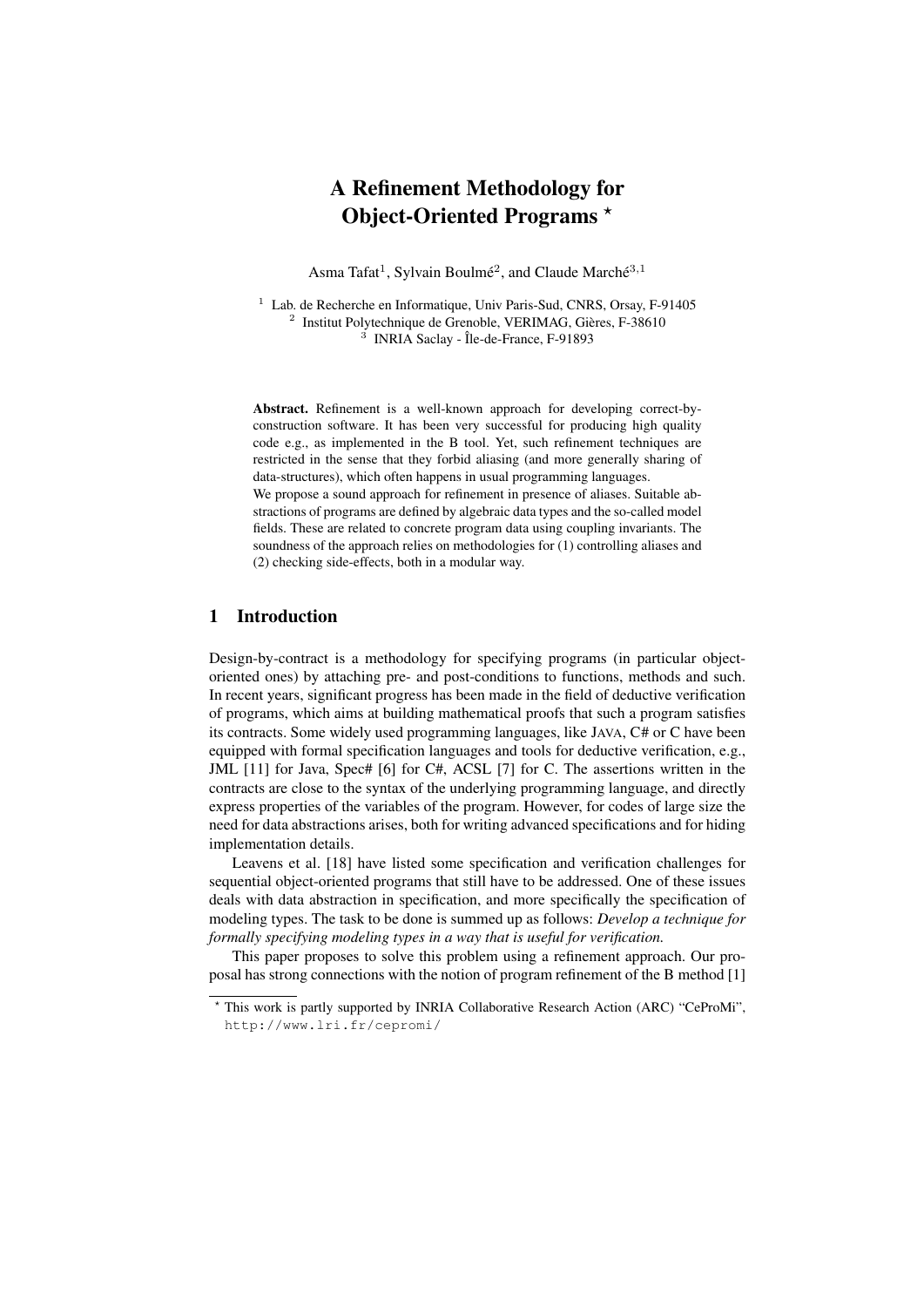for developing correct-by-construction programs. In a first step, abstract views of objects are specified with so-called *model fields* as an abstract representation of their state. Unlike the standard model fields of JML, our model fields are described as *algebraic data types* instead of immutable objects. The refinement of such an abstract view is a concrete object together with a coupling invariant that connects its concrete fields with model fields of the abstract view. Like all refinement approaches, we want to ensure that reasoning on the abstract view in a client code does not allow establishing properties that are falsified at runtime. Hence, in the presence of arbitrary pointers or references (and thus data sharing), the verification of these coupling invariants requires a strict policy on assignment, for controlling where a given invariant is potentially broken.

This paper is based on the *ownership* policy of Boogie methodology [4]. In Section 3 we propose a variant of ownership to support model fields. The main result (Theorem 1) states that class invariants, including coupling invariants, are preserved during execution. Section 4 then proposes a refinement approach for object-oriented programs, where subclasses are refined programs for abstract classes. An additional ingredient needed is a technique for controlling side effects in subclasses: in this paper we use *datagroups* [22]. We illustrate the methodology on two examples: first, the *calculator* example of Morgan [23], and second, an instance of the observer pattern.

# 2 Preliminaries

## 2.1 Deductive verification of contracts

We consider object-oriented programs equipped with a *Behavioral Interface Specification Language* (BISL) such as JML [11] for Java, Spec# [6] for C#, etc. Methods are equipped with *contracts*: pre- and postconditions, frame clauses to specify write effects, etc; and objects are equipped with *class invariants*.

Our goal is to verify that a program satisfies its specification using proof methods. A general approach for that purpose is the generation of *verification conditions* (VCs), which are logical formulas whose validity implies the correctness of the program with respect to the specification. To automatize this process, a popular method is the calculus of weakest preconditions, as available in ESC/Java [14], Spec# [6], and the Why platform [17]. In a slightly different context but for similar purposes, weakest preconditions are used in the B method [1] for developing correct-by-construction programs.

The primary application of BISL is runtime assertion checking. For this reason, assertions used in annotations are boolean expressions. However, it has been noted by several authors [12, 16] that for deductive verification purposes, the language of assertions should be instead based on classical first-order logic. In particular, it allows calling SMT provers to discharge VCs. This is the setting we assume in this paper. More generally, we assume that the specification language allows user-defined algebraic datatypes, such as in B [1], ACSL [7] or Why [17].

*Example 1.* Multisets, or *bags*, are typically a useful algebraic datatype for specifying programs, that we need later. Here is a (partial) user-defined axiomatization of bags (See [26] for a full one)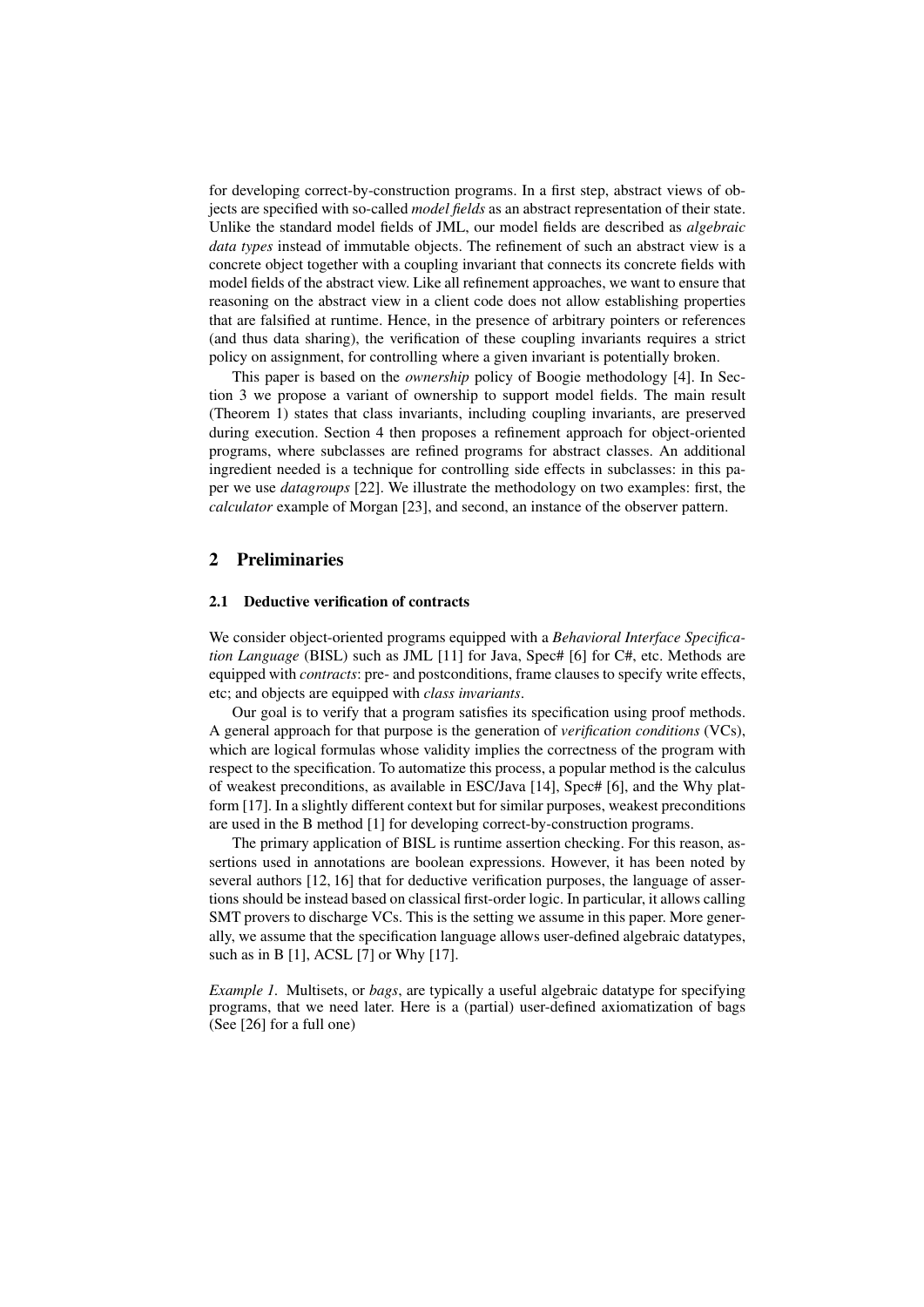```
type bag<X>;
constant emptybag: bag<X>;
function singleton: X −> bag<X>;
function union: bag<X>, bag<X> -> bag<X>;
function card: bag<X> -> integer;
function sumbag: bag<real> -> real;
axiom union_empty: \forall b:bag<X>, union(b,emptybag) = b;
axiom union_assoc: \forall b1,b2,b3:bag<X>,
       union(b1,union(b2,b3)) = union(union(b1,b2),b3);
...
```
# 2.2 Refinement

*Refinement calculus* [23, 2] is a program logic which promotes an incremental approach to the formal development of programs: from very abstract specifications down to implementations. The B method [1] has successfully mechanized this logic in some industrial developments [8]. In the B method, an abstract component introduces abstract variables and defines each procedure by an abstract behavior on these variables. A refined component is then given using other variables, a *coupling invariant* which relates them to abstract variables, and refined definitions of procedures. A component may be refined several times in this way, until all behaviors of procedures are given as programs.

*Example 2.* Morgan's calculator [23] is a typical and simple example of refinement. Such a calculator is aimed at recording a sequence of real numbers, and providing their arithmetic mean on demand. Below, on the left, is an abstract view of a calculator, whereas the right part presents a refinement expressing that two numbers are sufficient to encode the required informations on the whole sequence:

| <b>var</b> <i>values</i> : bag( $\mathbb{R}$ )                             | <b>var</b> count : $\mathbb{N}$                                                |
|----------------------------------------------------------------------------|--------------------------------------------------------------------------------|
| <b>init</b> values $\leftarrow \emptyset$ ;                                | <b>var</b> $sum : \mathbb{R}$                                                  |
| op $add(x : \mathbb{R})$ :void =                                           | <b>invariant</b> $sum =$ sumbag( <i>values</i> ) $\wedge$                      |
| $values \leftarrow values \cup \{x\};$                                     | $count = \text{card}(values);$                                                 |
| op mean(): $\mathbb{R}$ =                                                  | <b>init</b> sum $\leftarrow$ 0; count $\leftarrow$ 0;                          |
| <b>pre</b> <i>values</i> $\neq \emptyset$ ;                                | op $add(x : \mathbb{R})$ : void =                                              |
| $result \leftarrow \frac{\texttt{sumbag}(values)}{\texttt{card}(values)};$ | $sum \leftarrow sum + x$ ;                                                     |
|                                                                            | $count \leftarrow count + 1$ ;                                                 |
|                                                                            | <b>op</b> mean(): $\mathbb{R}$ = <b>result</b> $\leftarrow$ <i>sum/count</i> ; |

This paper investigates how to adapt this approach to reasoning on object-oriented programs. However, we consider the simpler case with only one abstract level, where behaviors are given as pre/post-conditions together with frame clauses, and one concrete level, the implementations in the underlying programming language.

Technically, refinement corresponds to the condition below, verified for each operator, where  $x$  are the input parameters,  $a$  the abstract variables,  $c$  the concrete ones,  $P$ the abstract precondition,  $I$  the coupling invariant,  $Q$  the abstract postcondition,  $S$  the body of the concrete operation:  $\forall c, x, a; (P \wedge I) \Rightarrow \exists a'; \mathbf{wp}(S, (Q \wedge I)[a \mapsto a'])$ . Let us explain this VC from client's point of view. For any reachable state  $c, a$  satisfying I in the execution of a given client code, there exists abstract values  $a'$  such that  $I$  is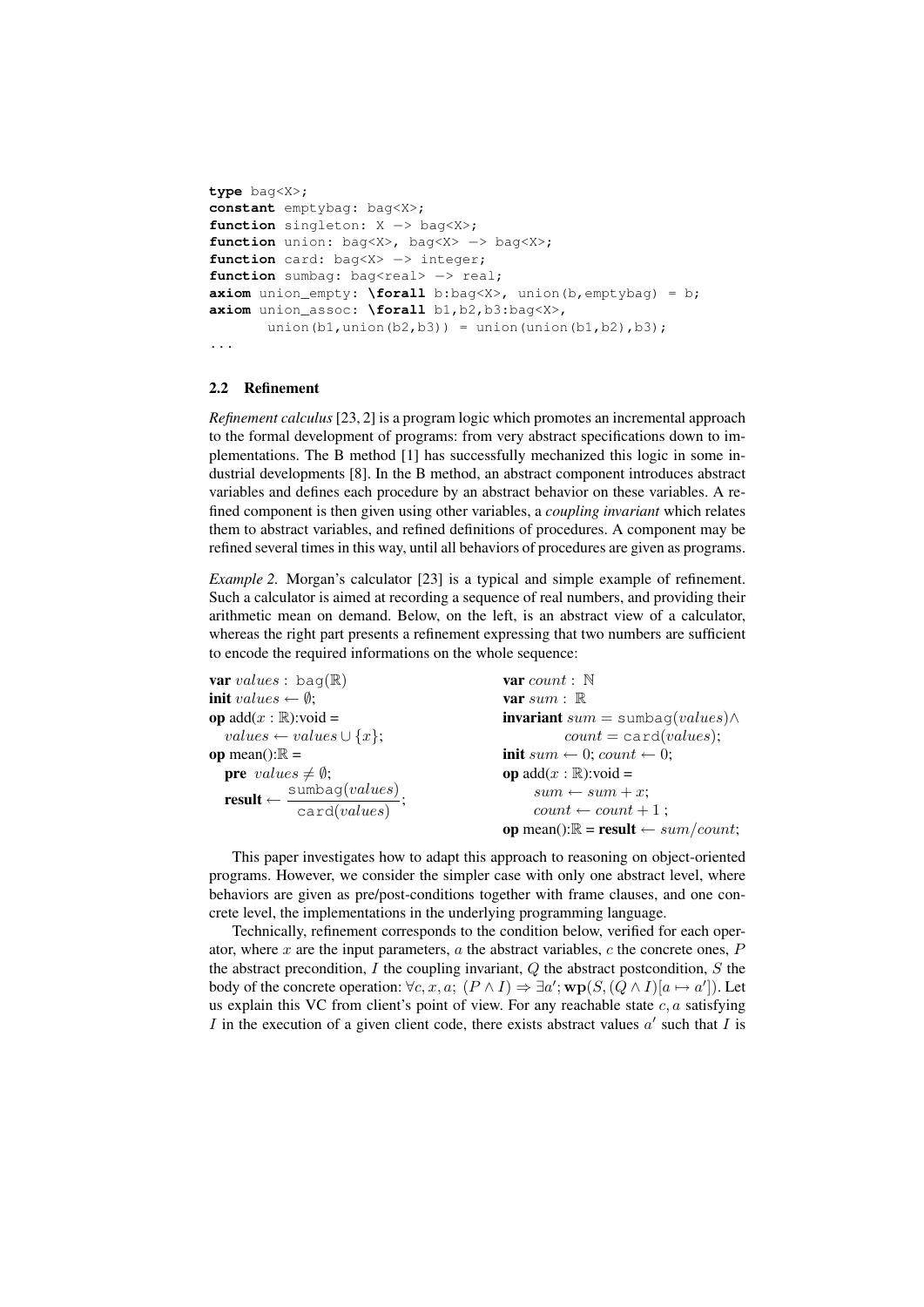still satisfied. For instance, in a client code, we can safely replace an execution of the concrete sequence  $S$ , by a non-deterministic update of variable  $\alpha$  that chooses an arbitrary value  $a'$  satisfying both  $Q$  and  $I$ . The VC on any operation call ensures that the remaining of the client code is correct for all possible choices of this non-deterministic update.

*Example 3 (Calculator continued).* The VC for the add operation is

```
\forall count, sum, values, x; (sum = sumbag(values) \land count = card(values)) \Rightarrow\exists values'; values' = values \cup \{x\} \wedge(sum + x = sumbag(values') \wedge count + 1 = card(values'))
```
which is a logical consequence of the axiomatization of bags (Example 1).

#### 2.3 Model fields

Model fields have been introduced by Leino [19] as abstract representations of object states. Syntactically, a *model field* is used only for specification purpose and remains invisible from the actual code. Clients can refer to its successive values in their assertions, without knowing how this abstract state is implemented.

We adopt the JML syntax for model fields [13], but the JML *represents* clauses are replaced by coupling invariants, which are more general since they do not enforce a model field to be deterministically determined from concrete fields. Notice that model fields differ from *ghost* fields: the latter can be directly assigned in implementations.

*Example 4.* In the following, we declare a public view of class Euros to compute addition and subtraction on euros. In this public view, the model field value represents the state of the object as a *real* number.

```
class Euros {
 //@ model real value=0.0;
  //@ invariant this.value>=0.0;
  /*@ assigns this.value;
    @ ensures this.value==\old(this.value+a.value); */
 void add(Euros a);
}
```
In the corresponding implementation below, the real number is coded as two integers: in particular, the fractional part of the real is coded as a byte less than 100.

```
class Euros {
 private int euros=0;
 private byte cents=0;
  //@ invariant 0 <= euros && 0 <= cents < 100;
 //@ invariant coupling: value == euros + cents / 100.0;
 void add(Euros a) {
     euros += a.euros; cents += a.cents;
      if (cents >= 100) { euros++; cents −= 100; }
 }
}
```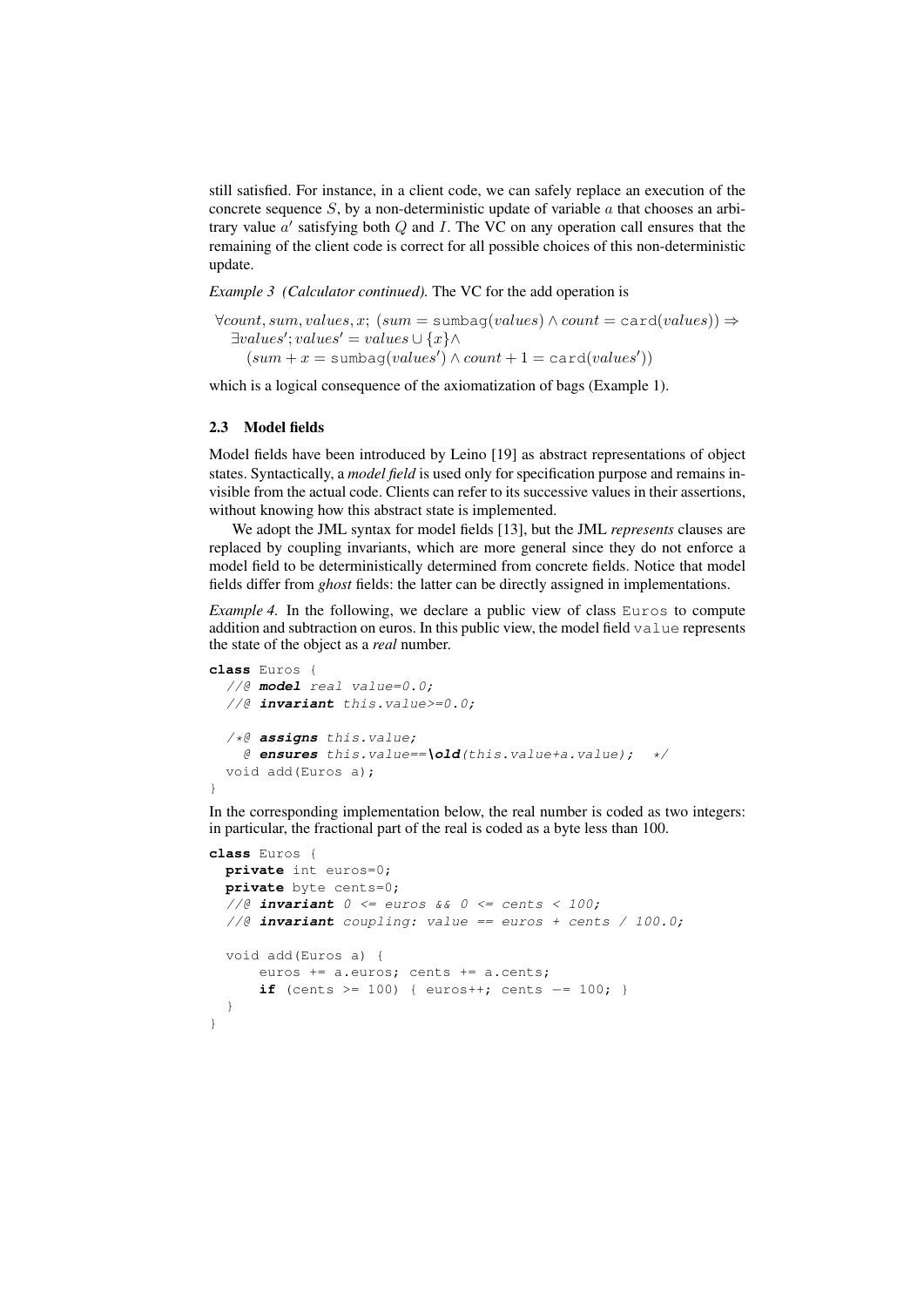Giving a semantics to model fields leads to several issues [10, 13, 20] that we will discuss further in Section 5: as model fields are not directly assigned in the code, at which program points the values of model fields are changed? At which program points the coupling invariant, relating the concrete fields (like euros and cents above) to the model field (value above), is ensured? Also, the public view above says that only model field value is modified, is it sound to ignore the change on private fields (like euros and cents) in clients?

#### 2.4 Ownership

Checking preservation of class invariants is known to be a difficult problem because of aliasing and thus sharing of references [18]. The *ownernhip* approach proposed by Barnett et. al in 2004 [4] is suitable for deductive verification, and implemented in the Boogie VC generator [5]. Informally, *ownership* views objects as boxes which can be opened or closed. A closed object ensures that its invariant is satisfied. Conversely, the contents of an object can be updated only when this object is open. The status, open or closed, of an object is represented by some specific boolean field inv similar to a model field (that is only accessible in specifications). Concretely, opening and closing an object is performed by using special statements unpack and pack. Hence, closing an object generates a VC that the invariant of this object holds.

Updating an object's field must not break the invariant of an other closed object. This crucial property is ensured by a strict discipline. First, the invariant of an object o can constrain only objects accessible via dedicated fields called "rep fields". More precisely, the invariant of o may refer to  $o.f_1 \ldots f_n.g$  only if  $f_1, \ldots, f_n$  are declared as rep. Hence, a rep field  $f$  declares that whenever  $o$  is closed, then  $o.f$  must also be closed: in this case, we say that o *owns* o.f. Moreover, a given closed object can only have *at most one owner*. Technically, another model boolean field committed represents whether an object has a owner or not. This field acts as a lock that is only modified by applying unpack and pack statements to its owner. This ensures that an object can not be modified without opening its owner first.

With inheritance, this approach is generalized by transforming inv field into a class name: " $o.inv = C$ " means that object o satisfies invariant of all superclasses of C (C) included). Packing and unpack are made relative to a class name: "pack  $o$  as  $C$ " means "close the box  $o$  with respect to class  $C$ "; whereas "unpack  $o$  from  $C$ " means "open the box  $o$  out of  $C$ ", i.e set its inv to the superclass of  $C$ .

This informal description is formalized in next section (see also [26]), together with our proposed extension adding a specific support of model fields.

#### 3 Ownership and Model Fields

#### 3.1 Language setting

We consider a core object-oriented language [4] extended with model fields. A hierarchy of classes is defined together with specifications. First there is a base class Object which contains only the two special model fields:  $inv$  denoting a class name and *committed* denoting a boolean. Each class is given by: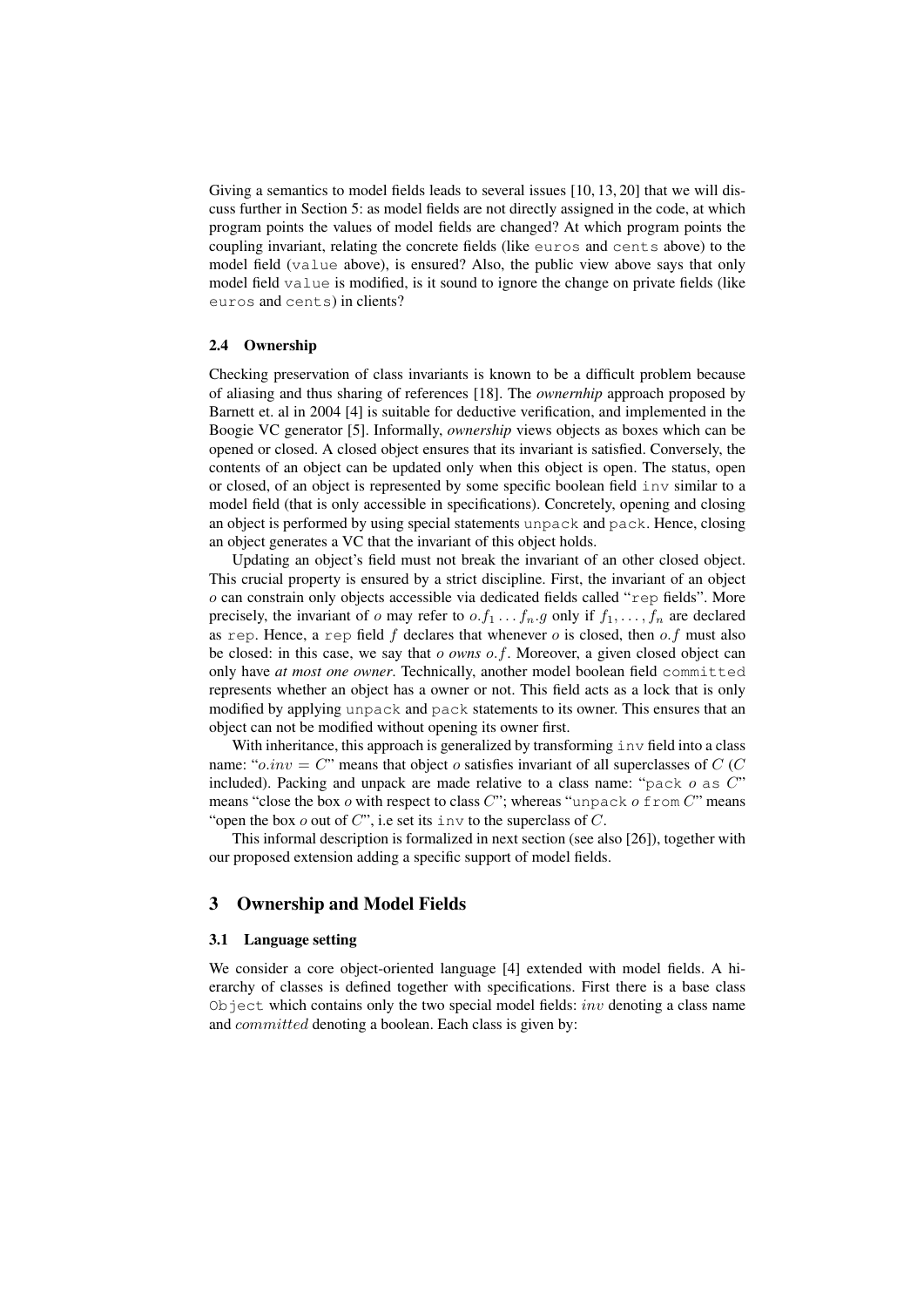- its (unique) name
- the name of its superclass, Object by default
- a set of model fields, whose types are logic datatypes
- a set of concrete fields, some of them might be marked as rep
- an invariant, that is a logical assertion syntactically limited to mention well-typed locations (according to Java static typing) of the form "this.  $f_1 \ldots f_n g$ " where  $f_i$ are rep concrete fields and  $g$  is either a model or a concrete field.
- a set of method definitions that consists of a profile " $\tau$   $m(x_1 : \tau_1, \ldots, x_n : \tau_n)$ ", a body, and a *contract* defined as:
	- a pre-condition  $Pre_m(this, x_1, \ldots, x_n)$
	- a post-condition,  $Post_m(this, x_1, \ldots, x_n, result)$  which might refer to the pre-state using old and to the return value using result
	- a frame clause  $Assigns(locs)$  specifying the side-effects: it states that any memory locations, allocated in the pre-state, that do not belongs to *locs*, is unchanged in the post-state.
- a set of constructors with a profile  $C(x_1 : \tau_1, \ldots, x_n : \tau_n)$ , a body, and a *contract* similar to those of methods, except that precondition cannot refer to this and postcondition cannot not refer to result, but can refer to this to denote the constructed object.

Pre- and postconditions must be purely logic expressions, in particular we forbid constructor or method calls in them. A class inherits fields of its superclass, in particular it has an inv and a committed field. We denote by  $\lt$ : reflexive-transitive closure of subclass relation. We denote by  $Comp_{T}$  the set of rep fields declared in class T. More precisely,  $Comp<sub>T</sub>$  contains only rep fields declared in T but not the rep fields declared in a strict superclass of T. A field update  $o.f := E$  where f is a concrete field declared in superclass T of o static type, has the precondition  $\neg$ (*o.inv <: T*), meaning that *o.inv* must be a strict superclass of T. Field update  $o.f := E$  where f is a model field is syntactically forbidden. Using pack (see below) is the only way to update model fields. Bodies of methods are verified in a context where  $type(this)$  is the current class: inherited methods are rechecked according to the context of the subclass.

#### 3.2 pack/unpack for model fields

We define two statements for opening and closing object. Opening an object  $o$  is done via the following statement, whose semantics is given by the contract:

unpack  $o$  from  $T$  :

**pre:**  $o \neq null \land o.inv = T \land \neg o. committed$ **assigns:**  $o.inv, o.f.committed \mid f \in Comp_T$  $\textbf{post:} \ o.\textit{inv} = S \land \bigwedge_{f \in Comp_T} o.f.\textit{committed} = \textit{false}$ 

where T is a class identifier (using  $type(o)$  instead of T is forbidden, hence  $Comp_T$  is statically known by VC generator), and  $S$  is the direct superclass of  $T$ .

The pack statement is significantly more complex than the original in Boogie's ownership, because it performs a non-deterministic update of model fields. We adopt here a syntax inspired by unbound choice operator of B: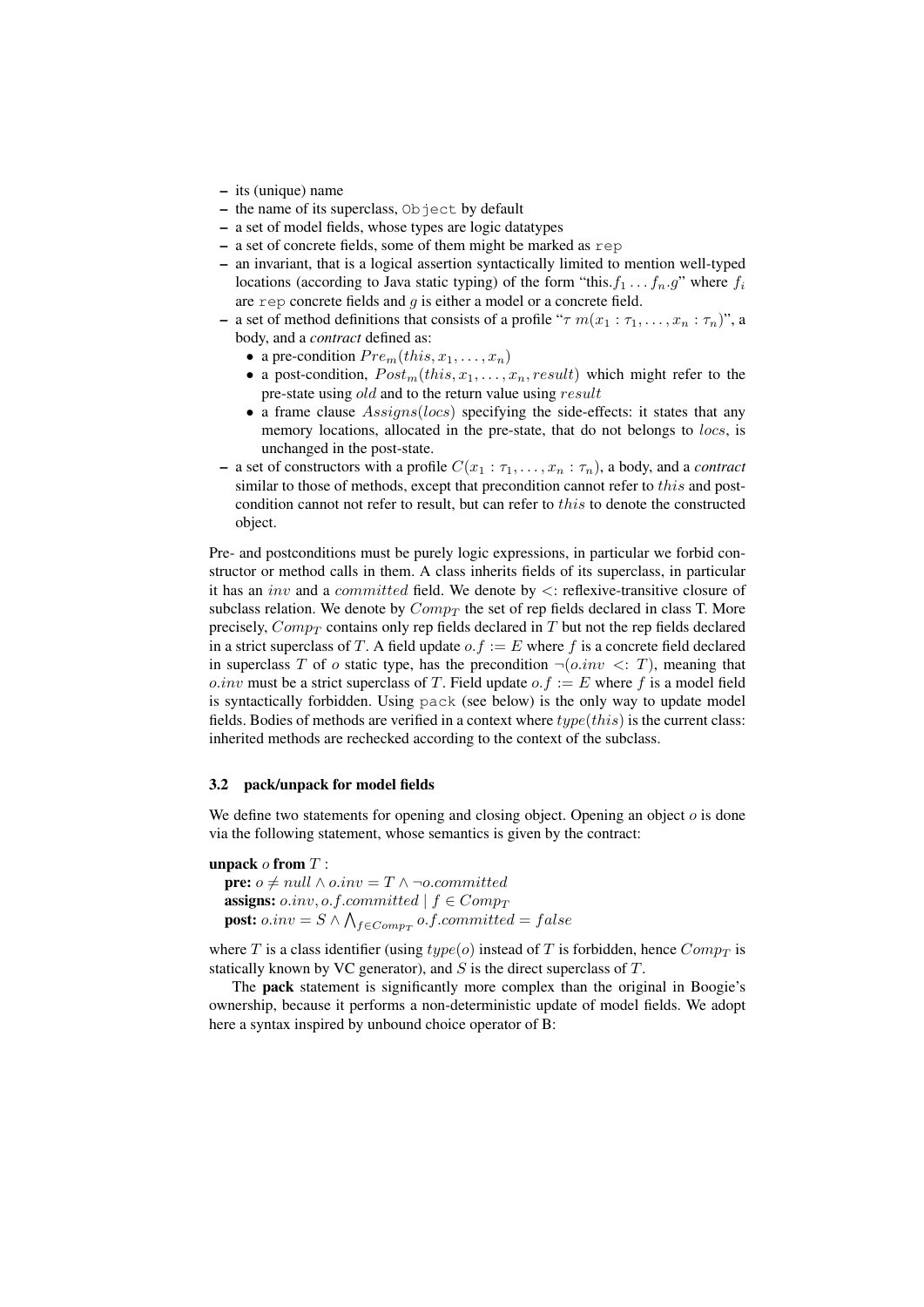pack o as T with  $M_0 := v_0, \ldots, M_n := v_n$  such that P

where  $o$  is the object to close,  $M_i$  is a model field to update,  $v_i$  is a fresh variable denoting the desired new value for  $o.M_i$ , and P is a proposition which can mention both  $v_i$  and the current values of the model fields or the concrete fields. Syntactically,  $T$ is a class identifier and  $M_i$  must belong to model fields declared in  $T$  (updating model fields of a superclass is forbidden). The semantics is given by the contract:

pack o as T with  $M_0 := v_0, \ldots M_n := v_n$  such that P :

**pre:**  $o \neq null \land o.inv = S \land$  $\exists v_0, \ldots, v_n, \ Inv_T[this \ldots \rightarrow v_i][this \mapsto o] \wedge P \wedge$  $\bigwedge_{f\in Comp_T} o.f = null \vee (o.f.inv = type(o.f) \wedge \neg o.f. committed)$ assigns:  $o.M_0, \ldots, o.M_n, o.inv, o.f. committed \mid f \in Comp_T$ post:  $o.\mathit{inv} = T \wedge Inv_T[\mathit{this} \mapsto o] \wedge (\mathbf{old}(P))[v_i \mapsto o.M_i] \wedge$  $\bigwedge_{f\in Comp_T} o.f \neq null \Rightarrow o.f. committed$ 

where S is the superclass of T,  $type(e)$  denotes the dynamic type of expression e and  $Inv_T[this.M_i \rightarrow v_i][this \rightarrow o]$  is the coupling invariant in which model fields  $M_i$ mentioned in the clause with are substituted by  $v_i$ .

*Example 5.* Figure 1 is a variant of Morgan's calculator equipped with pack/unpack statements and pre- and postconditions to state the values of inv and committed fields. The VC generated from the precondition of pack statement in method add is:

> this  $\neq null \land this.inv = Object \land$  $\exists v, this.sum = sumbag(v) \wedge this.count = card(v) \wedge$  $v = union(this.values, singleton(x))$

Hence, notice that the weakest precondition of add is thus very similar formula to the VC of the refinement given in Example 3.

#### 3.3 Invariant preservation

We state below our main result. The first proposition means that committed objects must be fully packed. The second states the most important property: invariants are valid for packed objects. The third states that components of a closed object are committed. The fourth expresses that a committed component can have only one owner.

Theorem 1 (invariant preservation). *The following properties hold during any program execution.*

| $\forall o; o. committed \Rightarrow o.inv = type(o)$                                                              | (1) |
|--------------------------------------------------------------------------------------------------------------------|-----|
| $\forall o, T; o.inv \leq T \Rightarrow Inv_T(o)$                                                                  | (2) |
| $\forall o, T; o.inv \leq T \Rightarrow \bigwedge_{f \in Comp_T} o.f = null \vee o.f. committed$                   | (3) |
| $\forall o, T, o', T'; \bigwedge_{f \in Comp_T, f' \in Comp_{T'}}$                                                 |     |
| $(o.inv \le T \wedge o'.inv \le T' \wedge o.f \ne null \wedge o.f = o'.f') \Rightarrow (o = o' \wedge T = T')$ (4) |     |

*where quantifications over references range over allocated objects.*

See [26] for the proof. It is similar to the one of [4]. Differences come from the presence of model fields, coupling invariants and our extended pack statement.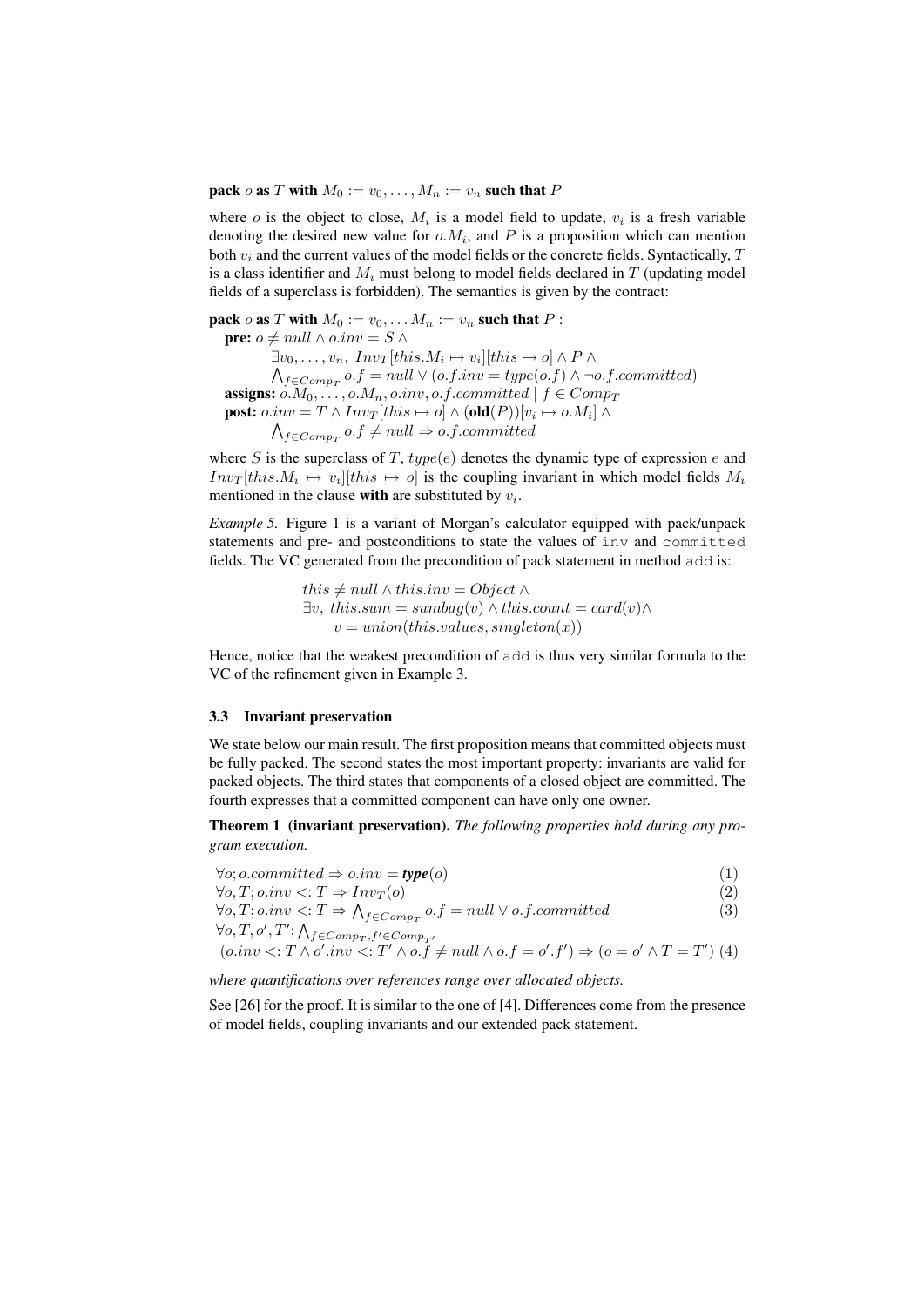```
class SimpleCalc {
  //@ model bag<real> values;
 private int count;
 private double sum;
  //@ invariant sum==sumbag(values) && count==card(values);
  /*@ assigns \nothing;
    @ ensures inv==\type(this) && !committed
             @ && values == empty_bag; */
  SimpleCalc() {
     sum = 0.0; count = 0;/*@ pack this \as SimpleCalc \with values:=v
             @ \such_that v==empty_bag; */
  }
  /*@ requires inv==\type(this) && !committed;
    @ assigns values, count, sum;
    @ ensures values==union(\old(values),singleton(x)); */
  void add(double x) {
      //@ unpack this \from SimpleCalc;
      sum += x; count++;
      /*@ pack this \as SimpleCalc \with values := v
        @ \such_that v == union(values,singleton(x)); */
  }
  /*@ requires inv==\type(this) && values != empty_bag;
    @ assigns \nothing;
    @ ensures \result==sum_bag(values)/card(values); */
  double mean() { return sum/count; }
}
```
Fig. 1. Morgan's calculator with pack/unpack

# 4 A refinement methodology

We have a notion of model fields with a proper nondeterministic semantics, similar to abstract variables as they are used in the B method. To go further, we now describe a methodology for the development of OO programs which mimics the refinement approach. This methodology is simply a combination of our notion of model fields with datagroups as proposed by [19, 22]. We introduce this methodology below on Morgan's Calculator before considering a more complex example.

## 4.1 Hiding effects using datagroups in assigns clauses

Let us consider Morgan's Calculator of Example 2. We would like to mimic this example in Java by splitting class SimpleCalc of Fig. 1 into two classes: first, an abstract class Calc (Fig. 2) mentioning only the model field and contracts for methods; second,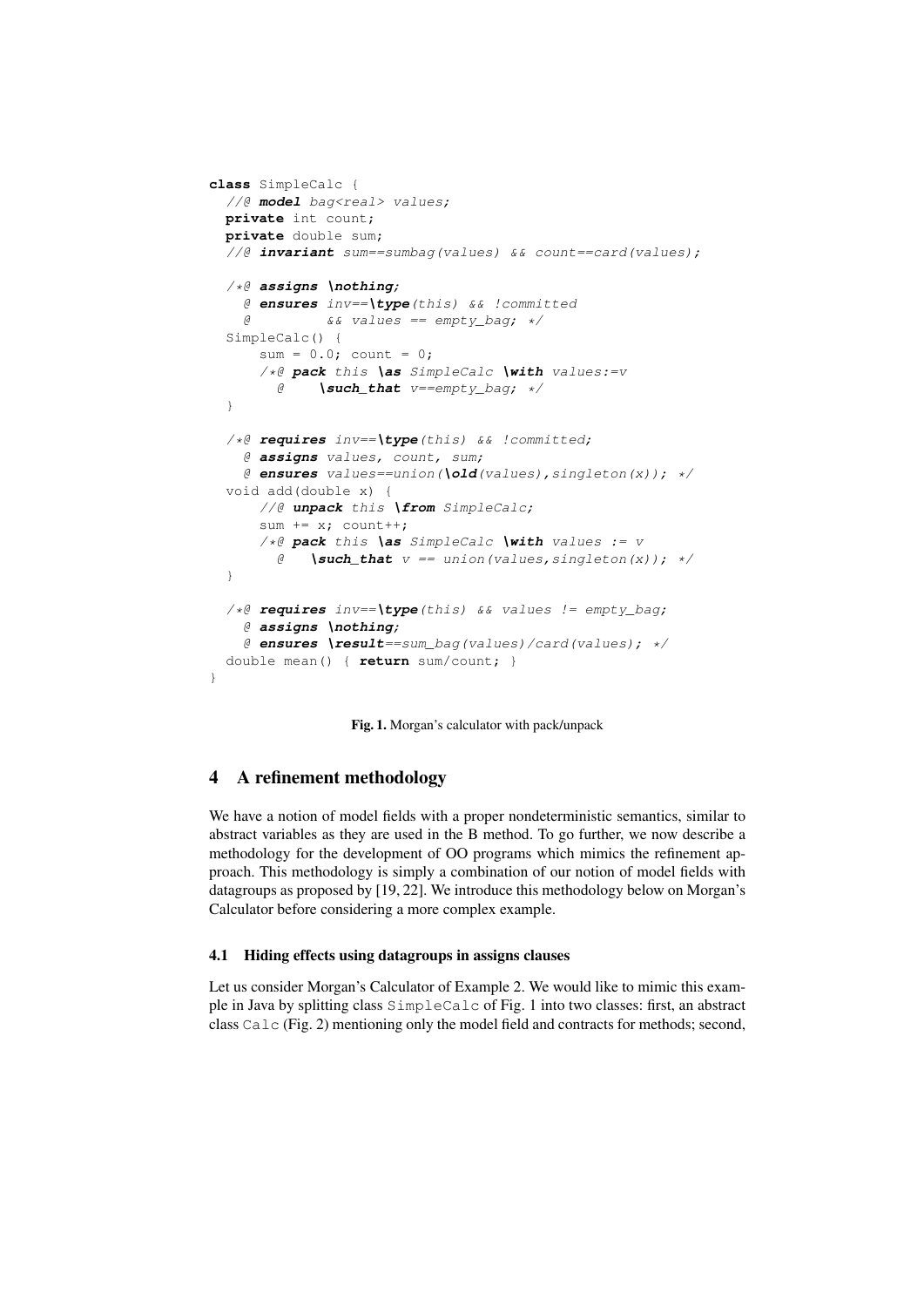```
abstract class Calc {
 //@ datagroup Gvalues;
  //@ model bag<real> values \in Gvalues;
  /*@ requires this.inv == \type(this) && !this.committed;
    @ assigns Gvalues;
    @ ensures values == union(\old(this.values),singleton(x));
    @*/
  abstract void add(double x);
  /*@ requires inv == \type(this) && values != empty_bag;
    @ assigns \nothing;
    @ ensures \result == sum_bag(values)/card(values); */
 abstract double mean();
}
```
Fig. 2. Morgan's Calculator, abstract class

```
class SmartCalc extends Calc {
 private int count; //@ \in Gvalues;
 private double sum; //@ \in Gvalues;
 /*@ invariant this.sum == sumbag(this.values)
   @ && this.count == card(this.values); */
  /*@ assigns \nothing;
    @ ensures this.values == empty_bag;
    @ ensures this.inv == \type(this) && !this.committed; */
  SmartCalc() {
   sum = 0.0; count = 0;
    /*@ pack this \as Calc \with values:=c
      @ \such_that c == empty_bag;
      @ pack this \as SmartCalc; */
  }
 void add(double x) {
    //@ unpack this \from SmartCalc;
   //@ unpack this \from Calc;
   sum += x; count++;
    /*@ pack this \as Calc \with values:=c
      \theta \such_that c = \text{union}(values, singleton(x));@ pack this \as SmartCalc; */
  }
 double mean() { return sum/count; }
}
```
Fig. 3. Morgan's Calculator, implementation class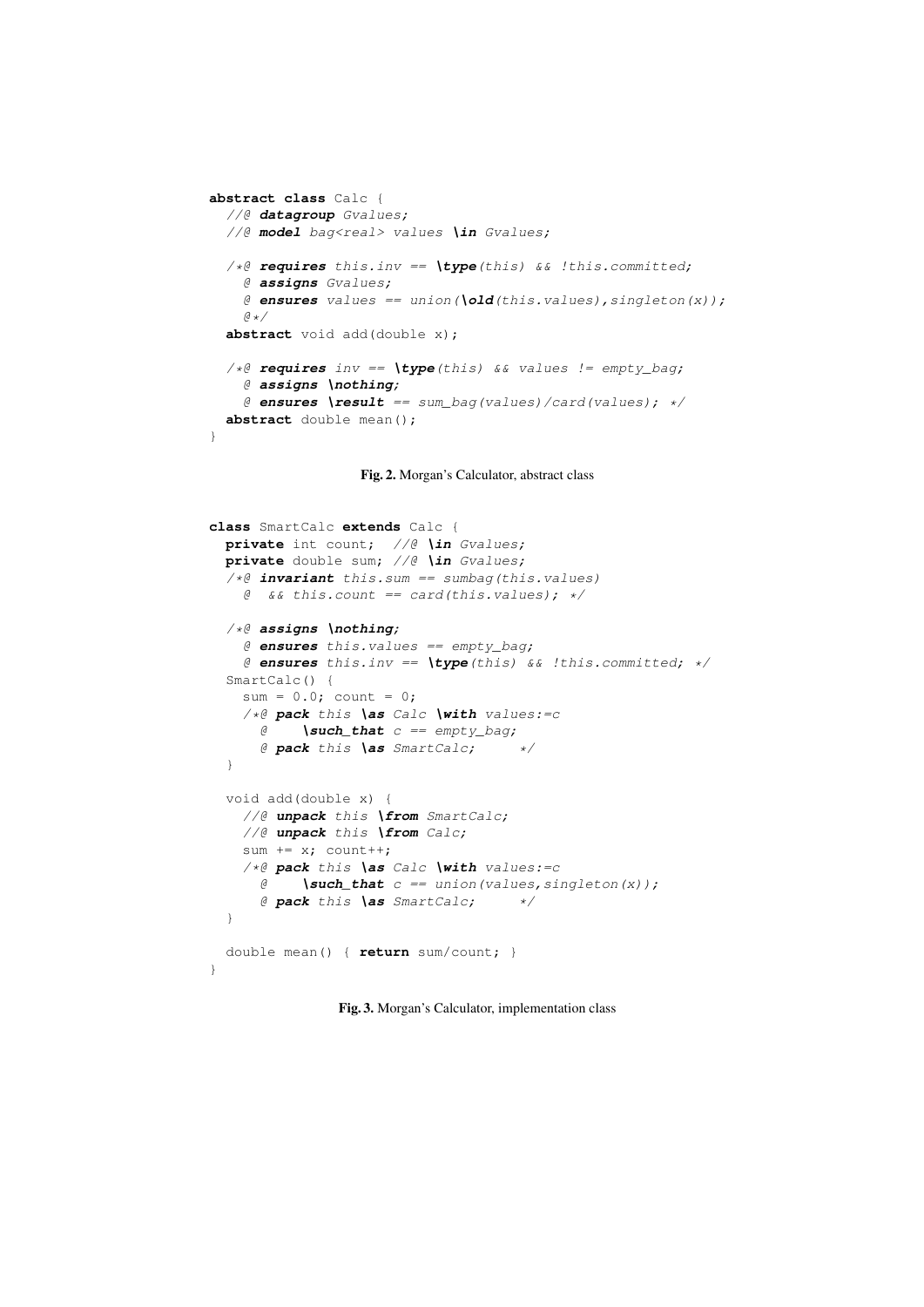an implementation SmartCalc (Fig. 3) using concrete fields count and sum. Two successive unpack or pack statements are needed to open or close an object from class SmartCalc to Calc then to Object. A key issue arises here, about the specification of side effects: the abstract class is not supposed to mention count and sum in assigns clauses, since those fields are not even known.

In the B method [1], a simple encapsulation mechanism of private fields ensures that their modifications can not be observed from clients. Hence, in B, it is safe to simply ignore modifications on private fields in clients, since clients cannot access them. Unfortunately, such a simple approach is not sound for OO programs. Indeed, a given object can be indirectly a client of itself via a reentrant call, and observes modifications made by this reentrant call on its own private fields. Actually such a problem would also occur in B, if mutual recursion between components was allowed.

In presence of reentrancy, we can not ignore modifications on private fields. Alternatively, [19, 22] proposes to *abstract* such modifications using *datagroups*. We use this approach in this paper since it smoothly integrates into any VC generator using classical logic (see Section 5 for further discussion). Roughly, a datagroup is a name for a set of memory locations and used in assigns clauses to express that all its memory locations may have been modified. The main feature of datagroups is that they can be extended in subclasses with new fields (public or private). The inclusion of a field to a datagroups must appear in the declaration of that field and is defined all over its scope. Datagroups may also include other datagroups (hence, we may have nested datagroups) and a field may belong to several datagroups.

Hence, coming back to Morgan's calculator, we introduce a datagroup called Gvalues that consists of model field values in abstract class Calc of Fig. 2, and which is extended with concrete fields count and sum in its implementation SmartCalc of Fig. 3. Of course, on this example, it would be more user-friendly to identify syntactically the datagroup Gvalues and the model field values. However, in this paper, we prefer to keep a clear distinction between the two notions, since in other examples, a datagroup may contain several model fields.

#### 4.2 Modular Reasoning on Shared State: the Observer Pattern Example

In the literature (see for instance [24]), ownership discipline is often considered as incompatible with modular reasoning on a shared state between objects. Indeed, at first sight, ownership discipline forbids objects constraining *simultaneously* a given substate through an invariant. A contribution of our work is to show that this common belief is wrong. Ownership extended with nondeterministic refinement of model fields allows some modular reasoning on a *shared state* between objects.

We illustrate this claim on *observer pattern*, a generic implementation of *event programming* in OO languages. In this pattern, an object, called Subject, maintains a list of its dependents, called observers, and notifies them automatically of any state changes, by calling their notify methods. When notified, observers updates their own state according to the new state of Subject, usually by calling back some accessor of Subject. Hence, Subject is shared between observers. Moreover, observers are themselves shared between Subject and some clients of the whole pattern.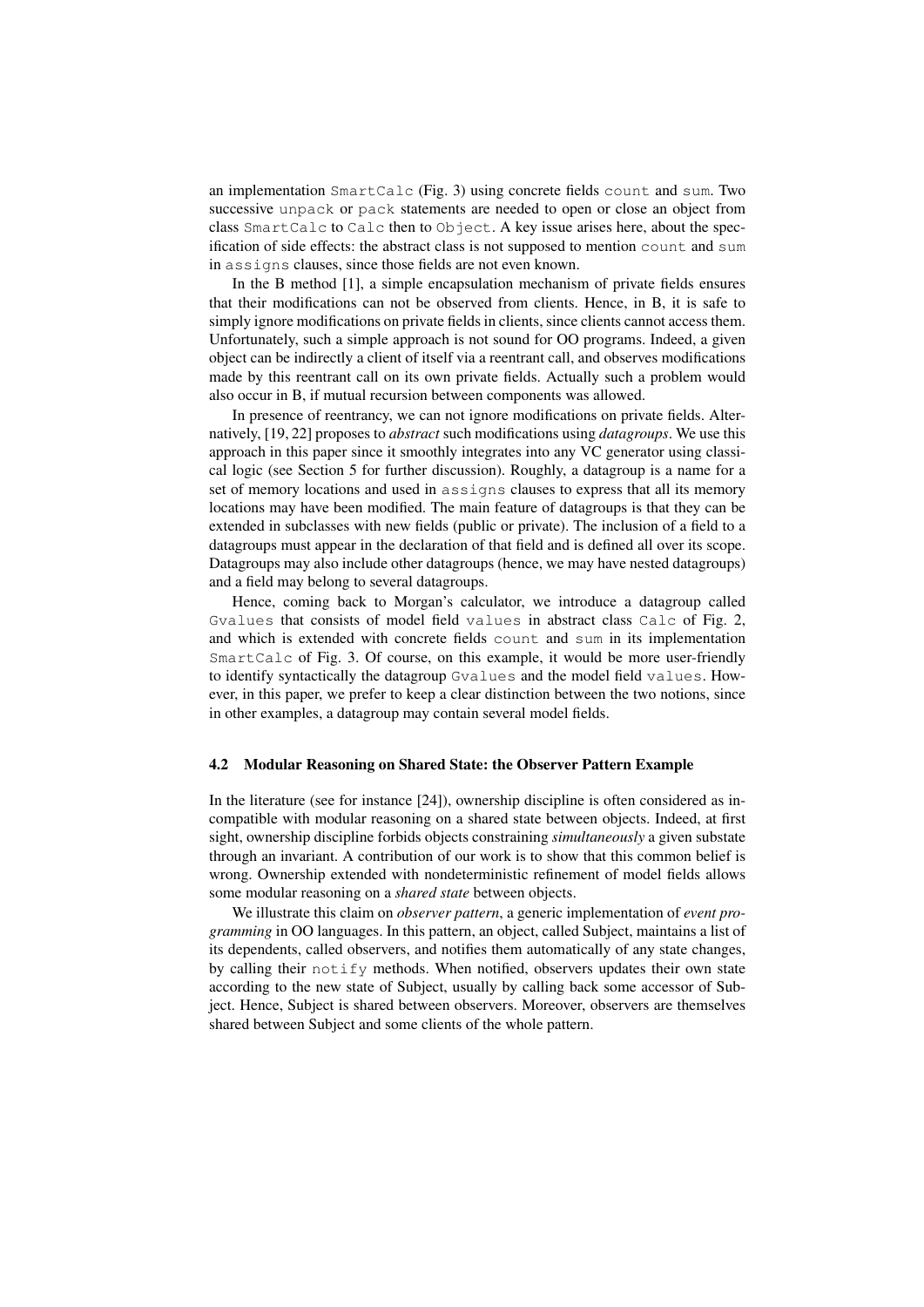Here, we instantiate this pattern to define observers of a Morgan's calculator (example fully detailed in [26]). The key idea, that makes this example work with ownership discipline, is the following: *in observers, we clone an abstraction of their shared state using model fields* (below size and mean). Thus, these clones exist only in assertions, not at runtime:

```
abstract class CalcObs {
 SubjectCalc sub;
 //@ datagroup Gsubject;
 //@ model int size \in Gsubject;
 //@ model real mean \in Gsubject;
  /*@ requires this.inv == \type(this) && !this.committed;
   @ requires sub != null && sub.mc != null
   @ && sub.mc.inv==\type(sub.mc);
   @ assigns this.Gsubject;
   @ ensures size == card(sub.mc.values)
   @ && size*mean == sumbag(sub.mc.values);
   @*/
 abstract void notify();
}
```
A given object (here Subject) glues the actual shared state with its clones through an invariant. Here is an excerpt of its specification, where the important part is the observers\_notified invariant:

```
class SubjectCalc {
 int obs_nb;
  rep CalcObs[] obs;
  //@ invariant obs_size: obs != null && 0<=obs_nb<obs.length;
  rep Calc mc;
  /*@ invariant observers_notified: mc != null &&
       \forall forall integer i; 0 \leq i \leq obs_{nb} ==@ obs[i] != null && obs[i].sub == this
    @ && obs[i].size == card(mc.values)
    @ && obs[i].size*obs[i].mean == sumbag(mc.values); */
  /*@ requires inv == \type(this) && !committed;
    @ assigns obs[0..obs_nb−1].Gsubject, mc.Gvalues ;
    @ ensures mc.values==union(\old(mc.values),singleton(x)); */
  void update(double x){
      //@ unpack this \from SubjectCalc;
      mc.add(x) ;
      for (int i = 0; i < obs_{nb}; i++) obs[i].notify();
      //@ pack this \as SubjectCalc ;
  }
  /*@ requires inv==\type(this) && !committed ;
    @ requires o!=null && o.inv==\type(o) && !o.committed;
```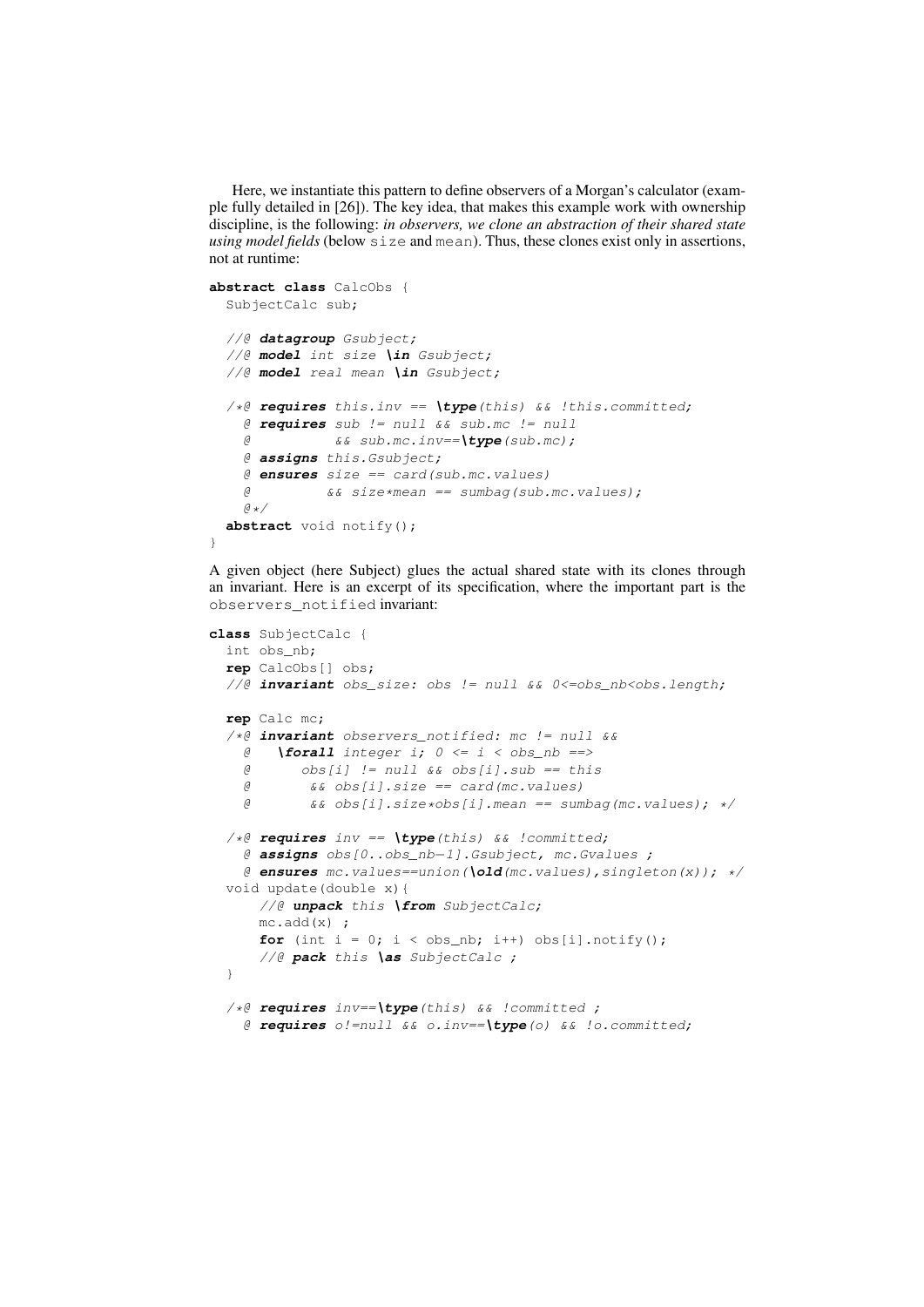```
@ requires o.sub==this && obs_nb < obs.length ;
  @ assigns o.committed, o.Gsubject;
  @ assigns obs_nb, this.obs[\old(this.obs_nb)];
  @ ensures o.committed;
  @ ensures this.obs_nb==\old(this.obs_nb)+1
  @ && this.obs[\old(this.obs_nb)]==o; */
void register(CalcObs o){
   //@ unpack this \from \type(this);
   this.obs[obs_nb++]=o;
   o.notify();
    //@ pack this \as \type(this) ;
}
```
}

The observers can then be implemented independently by refining their own clone of the shared state: they can introduce a coupling invariant relating their own actual state to the clone. For observers, the possibility to update their model fields non-deterministically is crucial here. Indeed, observers update their clone when notified by Subject which has been modified in a undetermined way from their point of view. Here is an example of such an observer:

```
class Success extends CalcObs {
  boolean passed;
  //@ invariant coupling: passed==(size>=4 && mean>=10.0) ;
  void notify(){
      //@ unpack this \from Success ;
      //@ unpack this \from CalcObs ;
      /* pack this \as CalcObs \with size:=s, mean:=m<br>
a Nsuch that s=card(sub mc values) \&&@ \such_that s==card(sub.mc.values) &&
        @ s*m==sumbag(sub.mc.values); */
      passed = (sub.size() > = 4 & & sub.macan() > = 10.0);/*@ pack this \as Success; */
  }
}
```
In conclusion, this cloning technique through model fields offers some freedom in the design of an architecture that is both compatible with ownership discipline and that fits the particular needs of the application. However, this example reveals the need of several improvements in our approach:

- We would like a more abstract interface for Subject. First, a more abstract representation of the set of observers is desirable. Second, it would be more convenient to include all internal state of observers in one datagroup of Subject. However, the datagroups discipline (with the use of *pivot fields* [22, 26]) would then prevent access to observers from outside of Subject, which not desirable.
- This architecture would be more elegant if Subject was allowed to unpack observers: notify method of observers could hence be used to (re)pack them.<sup>4</sup>

<sup>&</sup>lt;sup>4</sup> Indeed, method register of Subject, that registers a new observer, could be called on a open observer before to pack it via notify. Thus, inside their constructor, observers would not be obliged to be pack in a dummy state before the call to register.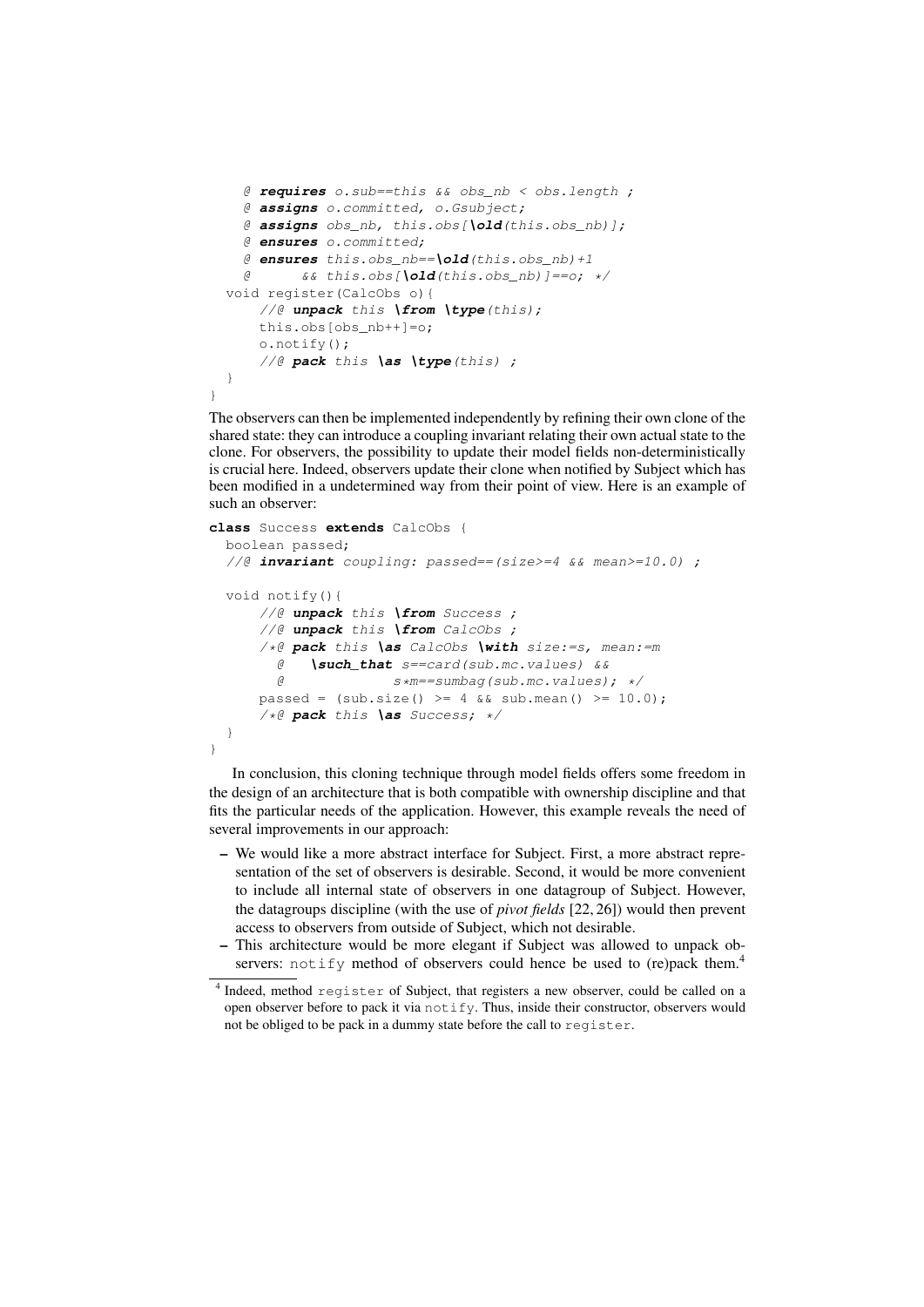However, if we want to allow a given object o to be an unknown instance of a given class, we can not unpack o, because this would produce an uncontrolled side-effect on the committed field of o rep fields (which are not fully known).

## 5 Conclusions, Related Works and Perspectives

In 2003, Cheon et al. [13] propose foundations for the model fields in JML, which are presented as a way to achieve abstraction. Their main concern is the runtime assertion checker of JML, hence they naturally propose that model fields are Java objects as any other field (although immutable objects for obvious reasons), and not logical datatypes. Moreover, a model field is related to concrete fields by a *represents* clause which amounts to giving a function from concrete fields to the associated model field. Consequently, they cannot support non-deterministic updates of model fields as in Morgan's calculator: there is more than one bag having a given cardinal and a given sum of its elements.

In 2003, Breunesse and Poll [10] explore the possible use of model fields in the context of deductive verification instead. They also analyse the potential use of nondeterministic coupling relations via \such\_that clauses. They propose four possible approaches. The first one, which indeed originates from Leino and Nelson [21], amounts to assume that the coupling invariant holds at any program point. This is impracticable and indeed unsound since it does not check for existence of a model. Two other approaches amount to systematically replace each predicate refering to a model field by a complex formula with proper quantifiers, these are impracticable too. The last approach replaces the model fields by an underspecified function which returns any possible value for it. In some sense it is similar to our pack with but clearly less flexible.

In 2006, Leino and Müller [20] proposed a technique to deal with model fields via ownership. This work was the main inspiration of ours: we wanted to remove a limitation of their approach which prevent them from dealing with Morgan's calculator. Precisely, the post-condition of their pack statement for the add method is just the coupling invariant

 $this.sum = sumbag(this.values) \wedge this.count = card(this.values)$ 

from which it is not possible to prove the postcondition

 $this values = union(old(this.values), singleton(x))$ 

because the latter is not the only bag  $b$  which have the given sum and cardinal. In other words, Leino-Müller approach [20] can only deal with deterministic coupling invariants, which impose only one possible value for model field from the values of the concrete fields.

Our methodology for refinement has a few originalities: unlike previous approaches, it allows non-deterministic refinement, as it exists classically in refinement paradigm; it permits to safely hide the side-effects on private data from the public specification of classes, which is a very important property for modularity of reasoning on programs.

More recently, the Jahob verification system [29] also uses algebraic data types to model programs. However, again the relation from concrete data to abstract is done by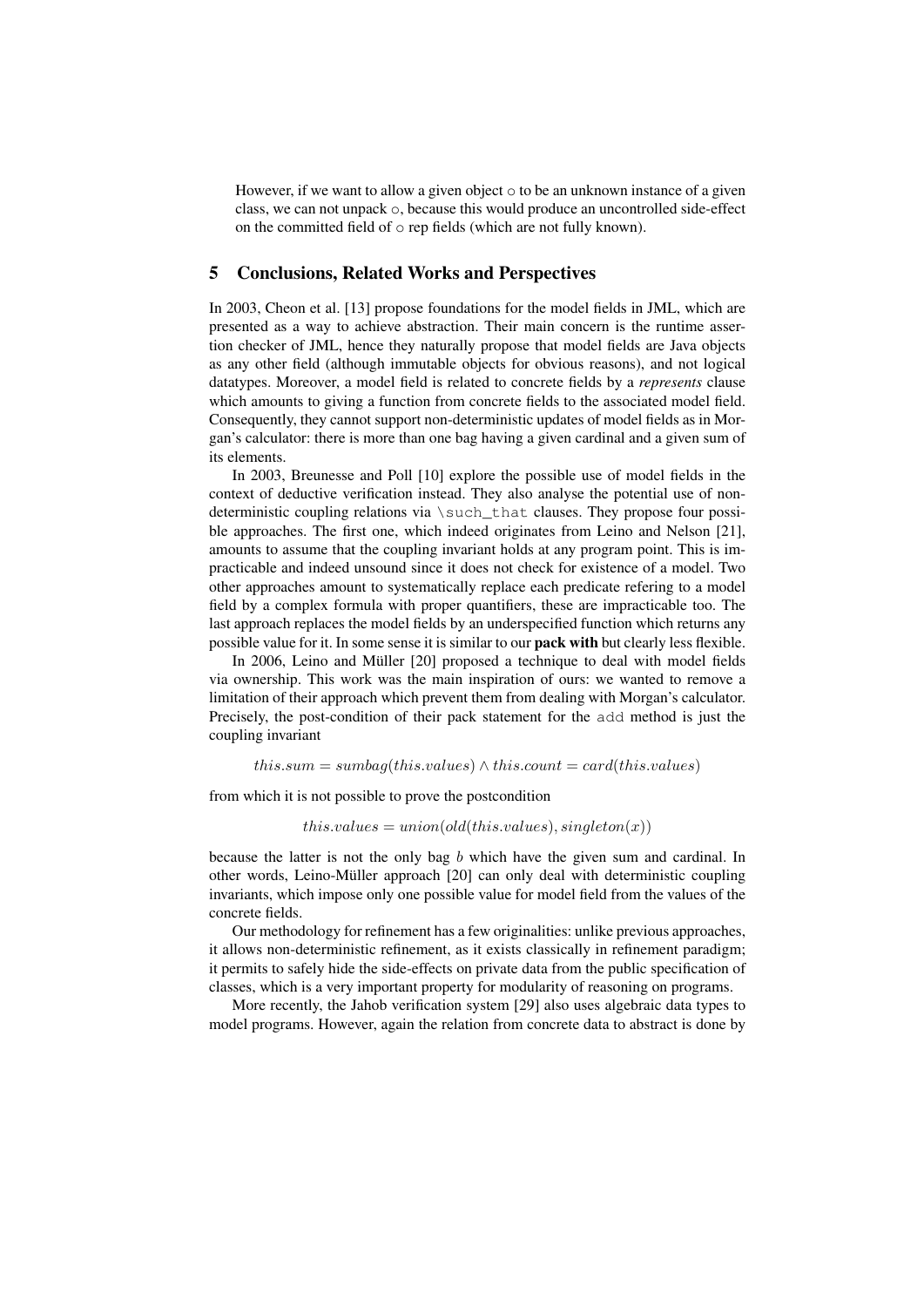logic functions, hence as previous approaches they are deterministic and not amenable to refinement in general.

On the other way around, there have been attempts to apply ownership systems to refinement-based techniques as in B. Boulmé and Potet [9] have shown that the ownership policy of Boogie is a strict generalization of the verification of invariants in B. More precisely, they have encoded the component language of B (without refinement) in a pseudo-Boogie language, and have shown that the VCs induced by this encoding imply those of B. Moreover, syntactic restrictions of B that limit data-sharing between components can be safely relaxed using a Boogie approach. However they have only considered B without refinement. By extending their encoding using a pack with statement, we can also derive the VCs of B for a subset of B limited at one level of refinement. However, extending this to several levels of refinements is not obvious.

Our refinement methodology combines modular techniques for (1) ensuring invariant preservation (ownership) and (2) checking side effects. Although such a combination was already said possible in the past [20], it seems strange that to the best of our knowledge, no tool currently propose both, e.g., Spec# has ownership but no datagroups, whereas ESC/Java2 has datagroups but no ownership.

Datagroups provide quite a simple technique to check side-effects, in particular because it naturally fits in a standard weakest precondition calculus in classical first-order logic. It is clearly interesting to investigate more recent approaches like *separation logic* [25], *dynamic frames*, or region-based access control [27, 28, 3].

In this paper we choose that model fields are algebraic data types because it is handy for deductive verification. However our refinement technique is certainly usable with immutable objets as models, more suitable for runtime verification; such as by approaches of Darvas [15] which map model classes to algebraic theories.

*Acknowledgments* We thank Marie-Laure Potet, Wendi Urribarri, Christine Paulin and others CeProMi members for their fruitful discussions on this work.

# References

- 1. J.-R. Abrial. *The B-Book, assigning programs to meaning*. Cambridge University Press, 1996.
- 2. R.-J. Back and J. von Wright. *Refinement Calculus: A Systematic Introduction*. Springer-Verlag, 1998.
- 3. A. Banerjee, D. A. Naumann, and S. Rosenberg. Regional logic for local reasoning about global invariants. In *European Conference on Object-Oriented Programming (ECOOP'08)*, Paphos, Cyprus, July 2008.
- 4. M. Barnett, R. DeLine, M. Fähndrich, K. R. M. Leino, and W. Schulte. Verification of object-oriented programs with invariants. *Journal of Object Technology*, 3(6):27–56, June 2004.
- 5. M. Barnett, R. DeLine, B. Jacobs, B.-Y. E. Chang, and K. R. M. Leino. Boogie: A Modular Reusable Verifier for Object-Oriented Programs. In *FMCO'05*, volume 4111 of *LNCS*, pages 364–387, 2005.
- 6. M. Barnett, K. R. M. Leino, and W. Schulte. The Spec# Programming System: An Overview. In *Construction and Analysis of Safe, Secure, and Interoperable Smart Devices (CASSIS'04)*, volume 3362 of *LNCS*, pages 49–69. Springer, 2004.